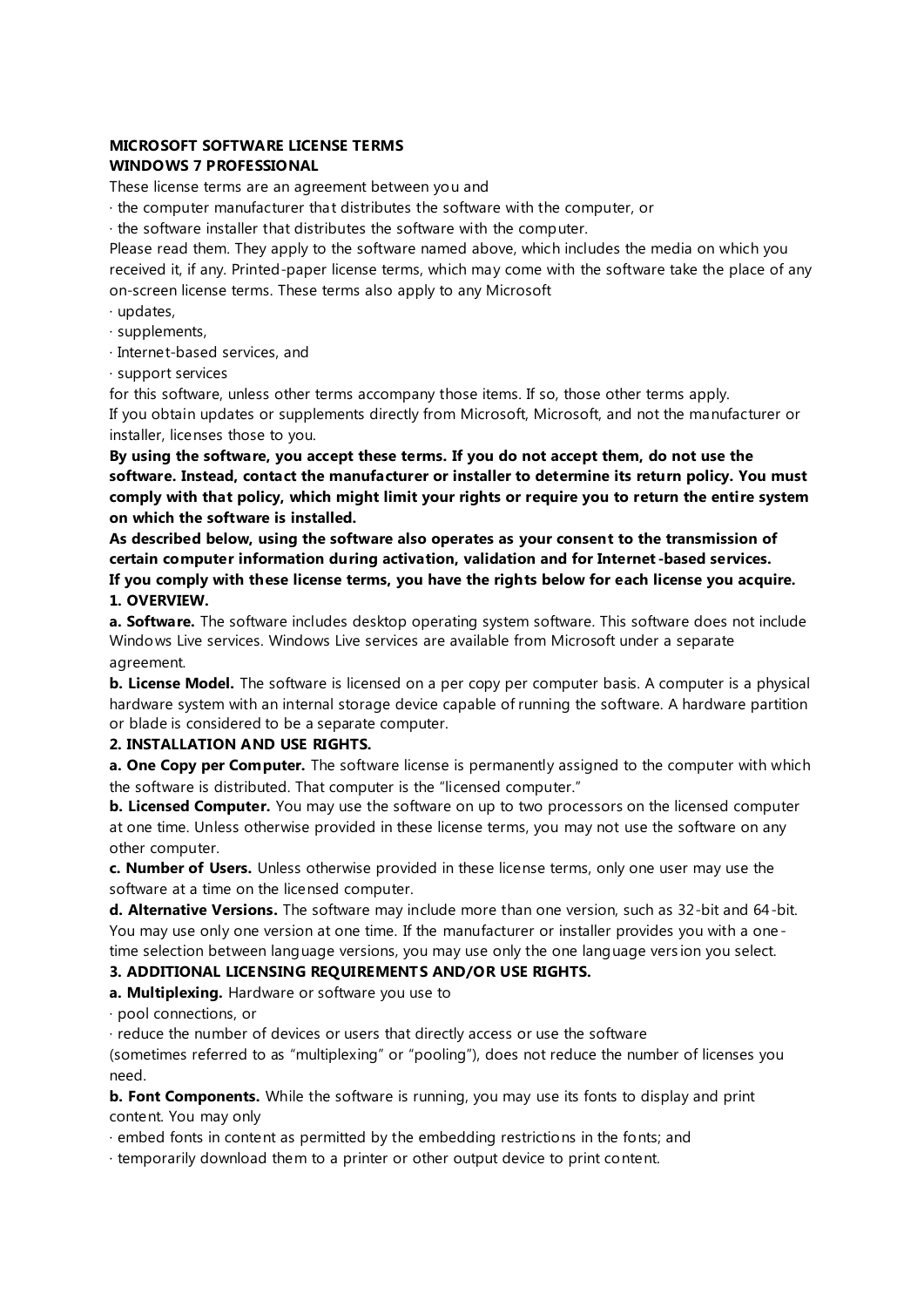**c. Icons, Images and Sounds.** While the software is running, you may use but not share its icons, images, sounds, and media. The sample images, sounds and media provided with the software are for your non-commercial use only.

**d. Use with Virtualization Technologies.** Instead of using the software directly on the licensed computer, you may install and use the software within only one virtual (or otherwise emulated) hardware system on the licensed computer. When used in a virtualized environment, content protected by digital rights management technology, BitLocker or any full volume disk drive encryption technology may not be as secure as protected content not in a virtualized environment. You should comply with all domestic and international laws that apply to such protected content.

**e. Device Connections.** You may allow up to 20 other devices to access software installed on the licensed computer to use only File Services, Print Services, Internet Information Services and Internet Connection Sharing and Telephony Services.

**f. Remote Access Technologies** You may access and use the software installed on the licensed computer remotely from another device using remote access technologies as follows.

· Remote Desktop. The single primary user of the licensed computer may access a session from any other device using Remote Desktop or similar technologies. A "session" means the experience of interacting with the software, directly or indirectly, through any combination of input, output and display peripherals. Other users may access a session from any device using these technologies, if the remote device is separately licensed to run the software.

· Other Access Technologies. You may use Remote Assistance or similar technologies to share an active session.

**g. Media Center Extender.** You may have five Media Center Extender sessions (or other software or devices which provide similar functionality for a similar purpose) running at the same time to display the software user interface or content on other displays or devices.

**h. Electronic Programming Guide.** If the software includes access to an electronic programming guide service that displays customized television listings, a separate service agreement applies to the service. If you do not agree to the terms of the service agreement, you may continue to use the software, but you will not be able to use the electronic programming guide service. The service may contain advertising content and related data, which are received and stored by the software. The service is not available in all areas. Please consult the software information for instructions on accessing the service agreement.

**i. Related Media Information.** If you request related media information as part of your playback experience, the data provided to you may not be in your local language. Some countries or regions have laws and regulations which may restrict or limit your ability to access certain types of content. **j. Worldwide Use of the Media Center.** Media Center is not designed for use in every country. For example, although the Media Center information may refer to certain features such as an electronic programming guide or provide information on how to configure a TV tuner, these features may not work in your area. Please refer to the Media Center information for a list of features that may not work in your area.

#### **4. MANDATORY ACTIVATION.**

Activation associates the use of the software with a specific computer. During activation, the software will send information about the software and the computer to Microsoft. This information includes the version, language and product key of the software, the Internet protocol address of the computer, and information derived from the hardware configuration of the computer. For more information, see go.microsoft.com/fwlink/?Linkid=104609. By using the software, you consent to the transmission of this information. If properly licensed, you have the right to use the version of the software installed during the installation process up to the time permitted for activation. **Unless the software is activated, you have no right to use the software after the time permitted for activation.** This is to prevent its unlicensed use. **You are not permitted to bypass or circumvent activation.** If the computer is connected to the Internet, the software may automatically connec t to Microsoft for activation. You can also activate the software manually by Internet or telephone. If you do so, Internet and telephone service charges may apply. Some changes to your computer components or the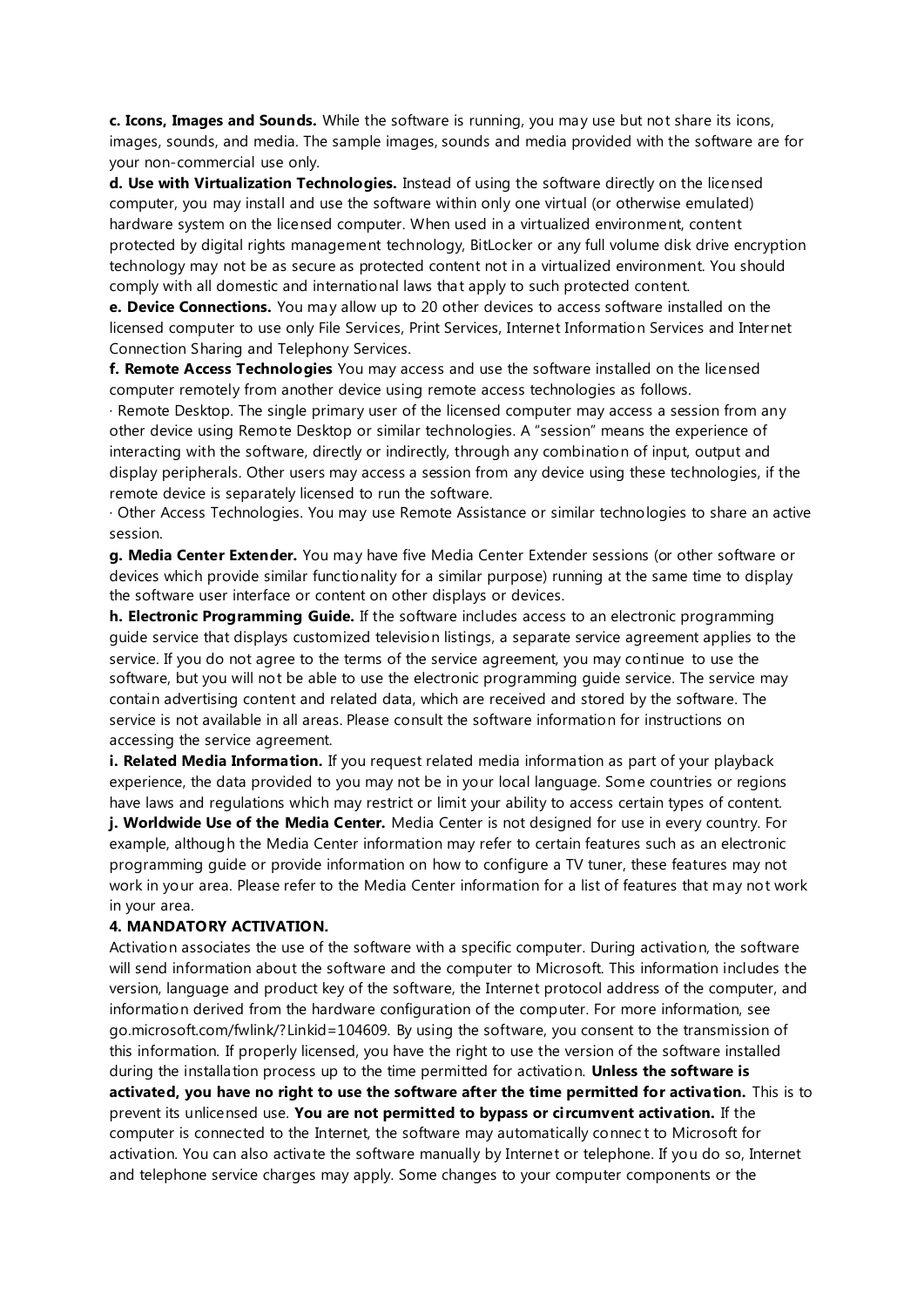software may require you to reactivate the software. **The software will remind you to activate it until you do.** 

# **5. VALIDATION.**

**a.** Validation verifies that the software has been activated and is properly licensed. It also verifies that no unauthorized changes have been made to the validation, licensing, or activation functions of the software. Validation may also check for certain malicious or unauthorized software related to such unauthorized changes. A validation check confirming that you are properly licensed permits you to continue to use the software, certain features of the software or to obtain additional benefits. **You are not permitted to circumvent validation.** This is to prevent unlicensed use of the software. For more information, see go.microsoft.com/fwlink/?Linkid=104610.

**b.** The software will from time to time perform a validation check of the software. The check may be initiated by the software or Microsoft. To enable the activation function and validation checks, the software may from time to time require updates or additional downloads of the validation, licensing or activation functions of the software. The updates or downloads are required for the proper functioning of the software and may be downloaded and installed without further notice to you. During or after a validation check, the software may send information about the software, the computer and the results of the validation check to Microsoft. This information includes, for example, the version and product key of the software, any unauthorized changes made to the validation, licensing or activation functions of the software, any related malicious or unauthorized software found and the Internet protocol address of the computer. Microsoft does not use the information to identify or contact you. By using the software, you consent to the transmission of this information. For more information about validation and what is sent during or after a validation check, see go.microsoft.com/fwlink/?Linkid=104611.

**c.** If, after a validation check, the software is found to be counterfeit, improperly licensed, or a nongenuine Windows product, or if it includes unauthorized changes, then the functionality and experience of using the software will be affected. For example:

Microsoft may

· repair the software, and remove, quarantine or disable any unauthorized changes that may interfere with the proper use of the software, including circumvention of the activation or validation functions of the software; or

· check and remove malicious or unauthorized software known to be related to such unauthorized changes; or

· provide notice that the software is improperly licensed or a non-genuine Windows product; and you may

· receive reminders to obtain a properly licensed copy of the software; or

· need to follow Microsoft's instructions to be licensed to use the software and reactivate; and you may not be able to

· use or continue to use the software or some of the features of the software; or

· obtain certain updates or upgrades from Microsoft.

**d.** You may only obtain updates or upgrades for the software from Microsoft or authorized sources. For more information on obtaining updates from authorized sources see go.microsoft.com/fwlink/?Linkid=104612.

**6. POTENTIALLY UNWANTED SOFTWARE.** If turned on, Windows Defender will search your computer for "spyware," "adware" and other potentially unwanted software. If it finds potentially unwanted software, the software will ask you if you want to ignore, disable (quarantine) or remove it. Any potentially unwanted software rated "high" or "severe," will automatically be removed after scanning unless you change the default setting. Removing or disabling potentially unwanted software may result in

· other software on your computer ceasing to work, or

· your breaching a license to use other software on your computer.

By using this software, it is possible that you will also remove or disable software that is not potentially unwanted software.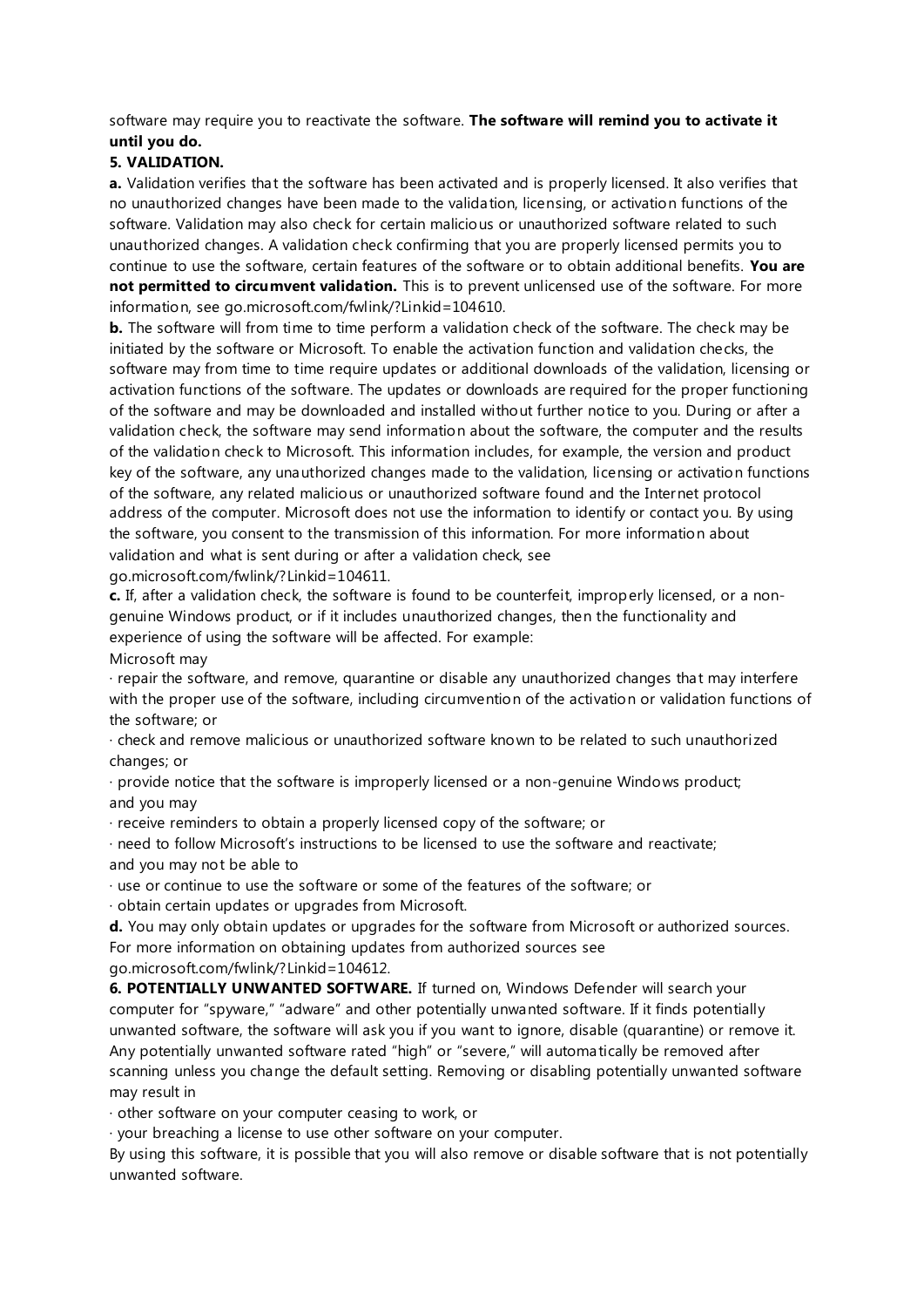**7. INTERNET-BASED SERVICES.** Microsoft provides Internet-based services with the software. It may change or cancel them at any time.

**a. Consent for Internet-Based Services.** The software features described below and in the Windows 7 Privacy Statement connect to Microsoft or service provider computer systems over the Internet. In some cases, you will not receive a separate notice when they connect. In some cases, you may switch off these features or not use them. For more information about these features, see the Windows 7 Privacy Statement at go.microsoft.com/fwlink/?linkid=104604. **By using these features, you consent to the transmission of the information described below.** Microsoft does not use the information to

identify or contact you.

Computer Information. The following features use Internet protocols, which send to the appropriate systems computer information, such as your Internet protocol address, the type of operating system, browser and name and version of the software you are using, and the language code of the computer where you installed the software. Microsoft uses this information to make the Internet-based services available to you.

· Plug and Play and Plug and Play Extensions. You may connect new hardware to your computer, either directly or over a network. Your computer may not have the drivers needed to communicate with that hardware. If so, the update feature of the software can obtain the correct driver from Microsoft and install it on your computer. An administrator can disable this update feature.

· Windows Update. To enable the proper functioning of the Windows Update service in the software (if you use it), updates or downloads to the Windows Update service will be required from time to time and downloaded and installed without further notice to you.

· Web Content Features. Features in the software can retrieve related content from Microsoft and provide it to you. Examples of these features are clip art, templates, online training, online assistance and Appshelp. You may choose not to use these web content features.

· Digital Certificates. The software uses digital certificates. These digital certificates confirm the identity of Internet users sending X.509 standard encrypted information. They also can be used to digitally sign files and macros, to verify the integrity and origin of the file contents. The software retrieves certificates and updates certificate revocation lists over the Internet, when available.

· Auto Root Update. The Auto Root Update feature updates the list of trusted certificate authorities. You can switch off the Auto Root Update feature.

· Windows Media Digital Rights Management. Content owners use Windows Media digital rights management technology (WMDRM) to protect their intellectual property, including copyrights. This software and third party software use WMDRM to play and copy WMDRM-protected content. If the software fails to protect the content, content owners may ask Microsoft to revoke the software's ability to use WMDRM to play or copy protected content. Revocation does not affect other content. When you download licenses for protected content, you agree that Microsoft may include a revocation list with the licenses. Content owners may require you to upgrade WMDRM to access their content. Microsoft software that includes WMDRM will ask for your consent prior to the upgrade. If you decline an upgrade, you will not be able to access content that requires the upgrade. You may switch off WMDRM features that access the Internet. When these features are off, you can still play content for which you have a valid license.

· Windows Media Player. When you use Windows Media Player, it checks with Microsoft for

· compatible online music services in your region; and

· new versions of the player.

For more information, go to go.microsoft.com/fwlink/?linkid=104605.

· Malicious Software Removal. During setup, if you select "Get important updates for installation", the software may check for and remove certain malware from your computer. "Malware" is malicious software. If the software runs, it will remove the Malware listed and updated at

www.support.microsoft.com/?kbid=890830. During a Malware check, a report will be sent to Microsoft with specific information about Malware detected, errors, and other information about your computer. This information is used to improve the software and other Microsoft products and services. No information included in these reports will be used to identify or contact you. You may disable the software's reporting functionality by following the instructions found at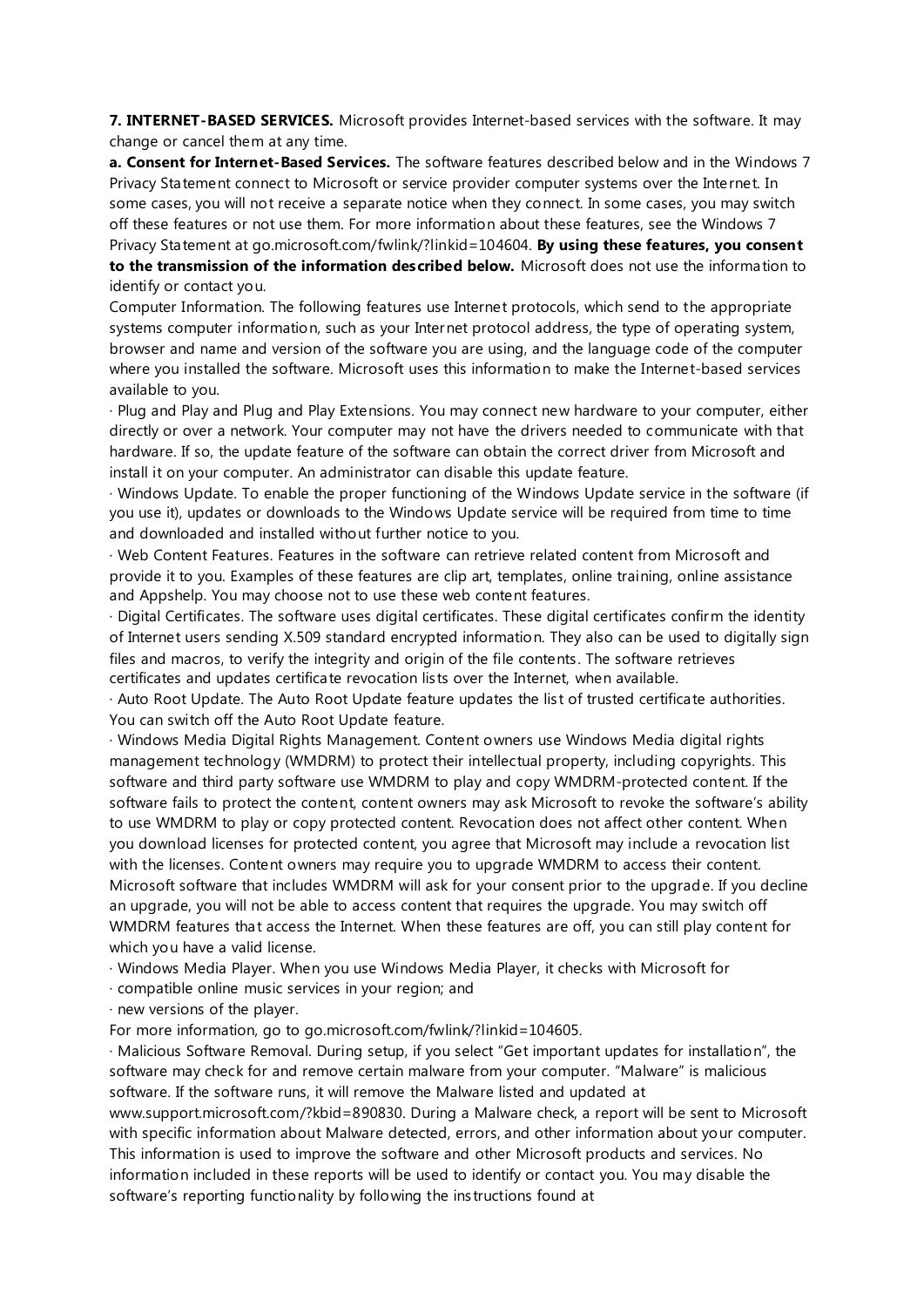www.support.microsoft.com/?kbid=890830. For more information read the Windows Malicious Software Removal Tool privacy statement at go.microsoft.com/fwlink/?LinkId=113995.

· Network Awareness. This feature determines whether a system is connected to a network by either passive monitoring of network traffic or active DNS or HTTP queries. The query only transfers standard TCP/IP or DNS information for routing purposes. You can switch off the active query feature through a registry setting.

· Windows Time Service. This service synchronizes with time.windows.com once a week to provide your computer with the correct time. You can turn this feature off or choose your preferred time source within the Date and Time Control Panel applet. The connection uses the standard NTP protocol. · IPv6 Network Address Translation (NAT) Traversal service (Teredo). This feature helps existing home Internet gateway devices transition to IPv6. IPv6 is the next generation Internet protocol. It helps enable end-to-end connectivity often needed by peer-to-peer applications. To do so, each time you start up the software the Teredo client service will attempt to locate a public Teredo Internet service. It does so by sending a query over the Internet. This query only transfers standard Domain Name Service information to determine if your computer is connected to the Internet and can locate a public Teredo service. If you

· use an application that needs IPv6 connectivity, or

· configure your firewall to always enable IPv6 connectivity,

Then, by default standard Internet Protocol information will be sent to the Teredo service at Microsoft at regular intervals. No other information is sent to Microsoft. You can change this default to use non-Microsoft servers. You can also switch off this feature using a command line utility named "netsh".

· Accelerators. When you click on or move your mouse over an Accelerator, in Internet Explorer, any of the following may be sent to the service provider:

· the title and full web address or URL of the current webpage,

· standard computer information, and

· any content you have selected.

If you use an Accelerator provided by Microsoft, use of the information sent is subject to the Microsoft Online Privacy Statement. This statement is available at go.microsoft.com/fwlink/?linkid=31493. If you use an Accelerator provided by a third party, use of the information sent will be subject to the third party's privacy practices.

· Search Suggestions Service. In Internet Explorer, when you type a search query in the Instant Search box or type a question mark (?) before your search term in the Address bar, you will see search suggestions as you type (if supported by your search provider). Everything you type in the Instant Search box or in the Address bar when preceded by a question mark (?) is sent to your search provider as you type. Also, when you press Enter or click the Search button, the text in the Instant Search box or Address bar is sent to the search provider. If you use a Microsoft search provider, use of the information sent is subject to the Microsoft Online Privacy Statement. This statement is available at go.microsoft.com/fwlink/?linkid=31493. If you use a third-party search provider, use of the information sent will be subject to the third party's privacy practices. You can turn search suggestions off at any time. To do so, use Manage Add-ons under the Tools button in Internet Explorer. For more information about the search suggestions service, see go.microsoft.com/fwlink/?linkid=128106.

· Consent to Update Infrared Emitter/Receiver. The software may contain technology to ensure the proper functioning of the infrared emitter/receiver device shipped with certain Media Center -based products. You agree that the software may update the firmware of this computer.

· Media Center Online Promotions. If you use Media Center features of the software to access Internetbased content or other Internet-based services, such services may obtain the following information from the software to enable you to receive, accept and use certain promotional offers:

· certain computer information, such as your Internet protocol address, the type of operating system and browser you are using, and the name and version of the software you are using,

· the requested content, and

· the language code of the computer where you installed the software.

Your use of the Media Center features to connect to those services serves as your consent to the collection and use of such information.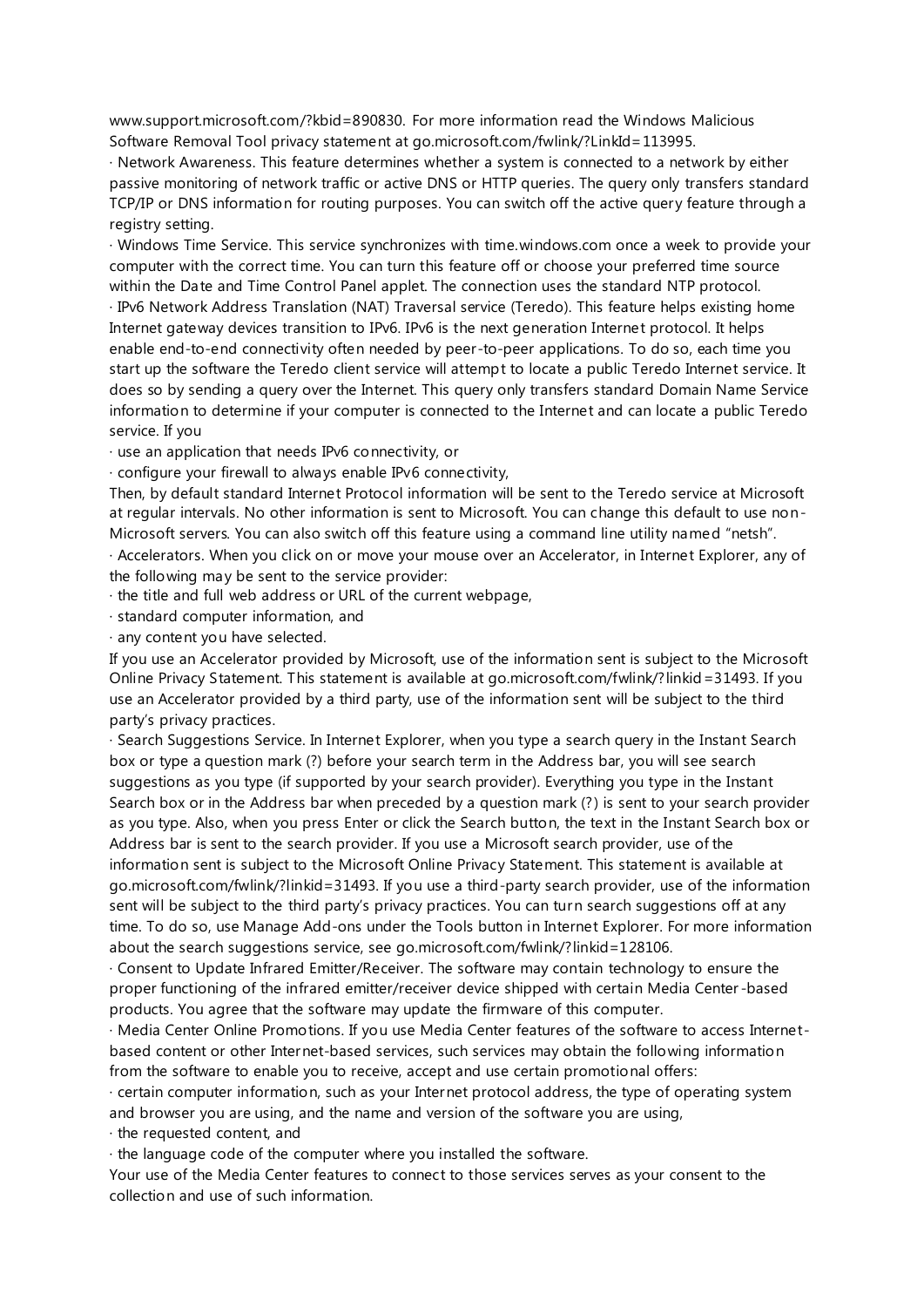**b. Use of Information.** Microsoft may use the computer information, accelerator information, search suggestions information, error reports, and Malware reports to improve our software and services. We may also share it with others, such as hardware and software vendors. They may use the information to improve how their products run with Microsoft software.

**c. Misuse of Internet-based Services.** You may not use these services in any way that could harm them or impair anyone else's use of them. You may not use the services to try to gain unauthorized access to any service, data, account or network by any means.

**8. SCOPE OF LICENSE.** The software is licensed, not sold. This agreement only gives you some rights to use the features included in the software edition you licensed. The manufacturer or installer and Microsoft reserve all other rights. Unless applicable law gives you more rights despite this limitation, you may use the software only as expressly permitted in this agreement. In doing so, you must comply with any technical limitations in the software that only allow you to use it in certain ways. You may not · work around any technical limitations in the software;

· reverse engineer, decompile or disassemble the software, except and only to the extent that applicable law expressly permits, despite this limitation;

 $\cdot$  use components of the software to run applications not running on the software;

· make more copies of the software than specified in this agreement or allowed by applicable law, despite this limitation;

· publish the software for others to copy;

· rent, lease or lend the software; or

· use the software for commercial software hosting services.

**9. MICROSOFT .NET BENCHMARK TESTING.** The software includes one or more components of the .NET Framework (".NET Components"). You may conduct internal benchmark testing of those components. You may disclose the results of any benchmark tes t of those components, provided that you comply with the conditions set forth at go.microsoft.com/fwlink/?LinkID=66406. Notwithstanding any other agreement you may have with Microsoft, if you disclose such benchmark test results, Microsoft shall have the right to disclose the results of benchmark tests it conducts of your products that compete with the applicable .NET Component, provided it complies with the same conditions set forth at go.microsoft.com/fwlink/?LinkID=66406.

10. BACKUP COPY. You may make one backup copy of the software. You may use it only to reinstall the software on the licensed computer.

**11. DOCUMENTATION.** Any person that has valid access to your computer or internal network may copy and use the documentation for your internal, reference purposes.

**12. NOT FOR RESALE SOFTWARE.** You may not sell software marked as "NFR" or "Not for Resale." 13. **GEOGRAPHIC RESTRICTIONS.** If the software is marked as requiring activation in a specific geographic region, then you are only permitted to activate this software in the geographic region indicated on the software or computer packaging. You may not be able to activate the software outside of that region. For further information on geographic restrictions, visit go.microsoft.com/fwlink/?LinkId=141397.

**14. UPGRADES.** To use upgrade software, you must first be licensed for the software that is eligible for the upgrade. Upon upgrade, this agreement takes the place of the agreement for the software you upgraded from. After you upgrade, you may no longer use the software you upgraded from.

**15. DOWNGRADE.** Instead of using the software, you may use one of the following earlier versions:

- · Windows Vista Business,
- · Microsoft Windows XP Professional,
- · Microsoft Windows Professional x64 Edition, or

· Microsoft Windows XP Tablet PC Edition.

This agreement applies to your use of the earlier versions. If the earlier version includes different components, any terms for those components in the agreement that comes with the earlier version apply to your use of them. Neither the manufacturer or installer, nor Microsoft is obligated to supply earlier versions to you. You must obtain the earlier version separately. At any time, you may replace an earlier version with this version of the software.

### **16. PROOF OF LICENSE.**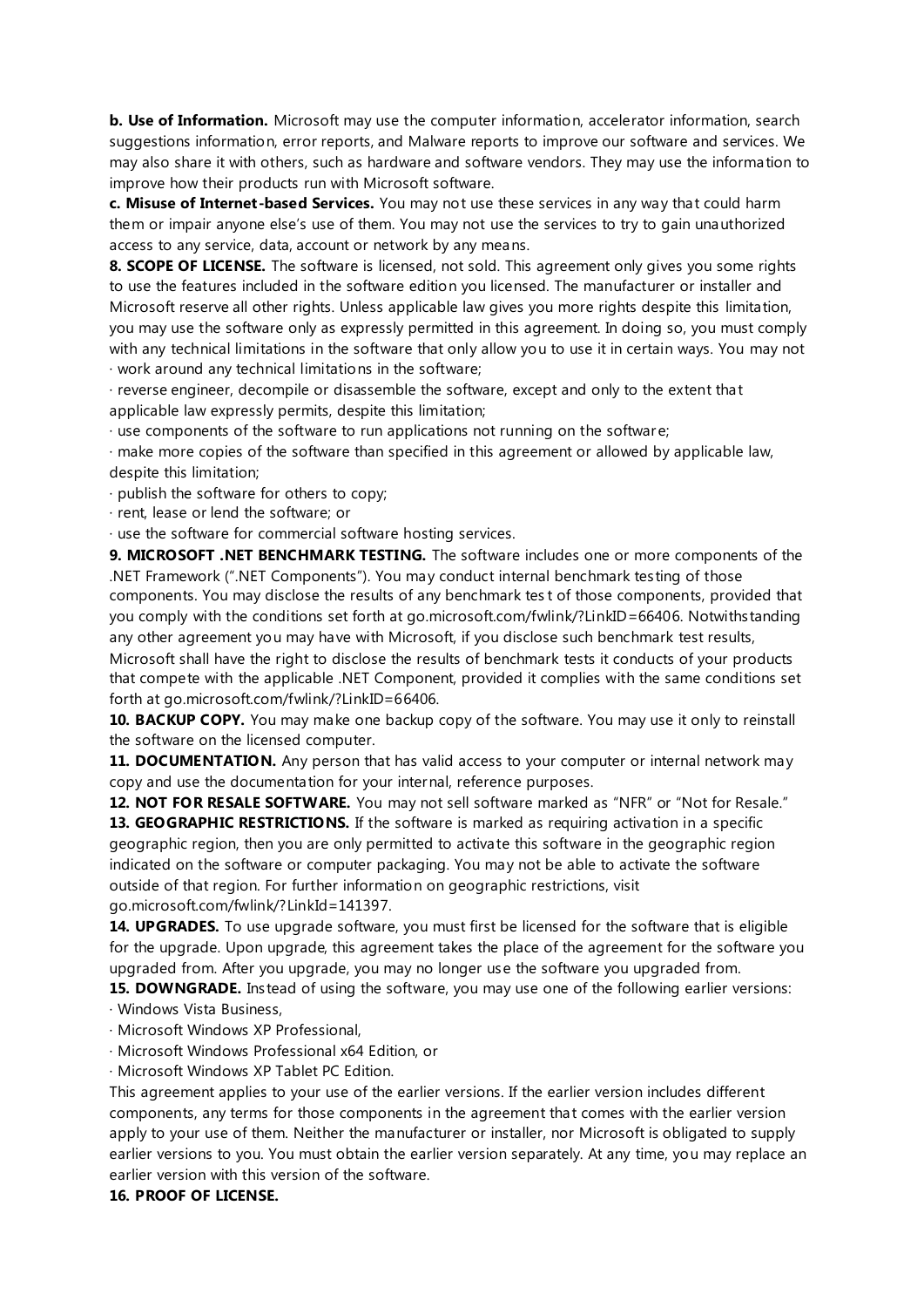**a. Genuine Proof of License.** If you acquired the software on a computer, or on a disc or other media, a genuine Microsoft Certificate of Authenticity label with a genuine copy of the software identifies licensed software. To be valid, this label must be affixed to the computer or appear on the manufacturer's or installer's packaging. If you receive the label separately, it is invalid. You should keep label on the computer or the packaging that has the label on it to prove that you are licensed to use the software. If the computer comes with more than one genuine Certificate of Authenticity label, you may use each version of the software identified on those labels.

**b. Windows Anytime Upgrade License.** If you upgrade the software using Windows Anytime Upgrade, your proof of license is identified by

· the genuine Microsoft Certificate of Authenticity label for the software you upgraded from, and · the genuine Microsoft proof of purchase label from the Windows Anytime Upgrade Kit you used to upgrade. Proof of purchase may be subject to verification by your merchant's records. **c.** To identify genuine Microsoft software, see [www.howtotell.com.](http://www.howtotell.com/) 

**17. TRANSFER TO A THIRD PARTY.** You may transfer the software directly to a third party only with the licensed computer. The transfer must include the software and the Certificate of Authenticity label. You may not keep any copies of the software or any earlier version. Before any permitted transfer, the other party must agree that this agreement applies to the transfer and use of the software.

# **If your domicile is in Germany, the provision above ("***TRANSFER TO A THIRD PARTY***") does not apply to you. It is hereby replaced with the following:**

17. TRANSFER TO A THIRD PARTY. Any transfer by consumers in Germany of the software and the right to use the software to a third party shall be in compliance with the statutory provisions in the law.

**18. NOTICE ABOUT THE H.264/AVC VISUAL STANDARD, THE VC-1 VIDEO STANDARD, THE MPEG-4 VISUAL STANDARD AND THE MPEG-2 VIDEO STANDARD.** This software includes H.264/AVC, VC-1, MPEG-4 Part 2, and MPEG-2 visual compression technology. MPEG LA, L.L.C. requires this notice: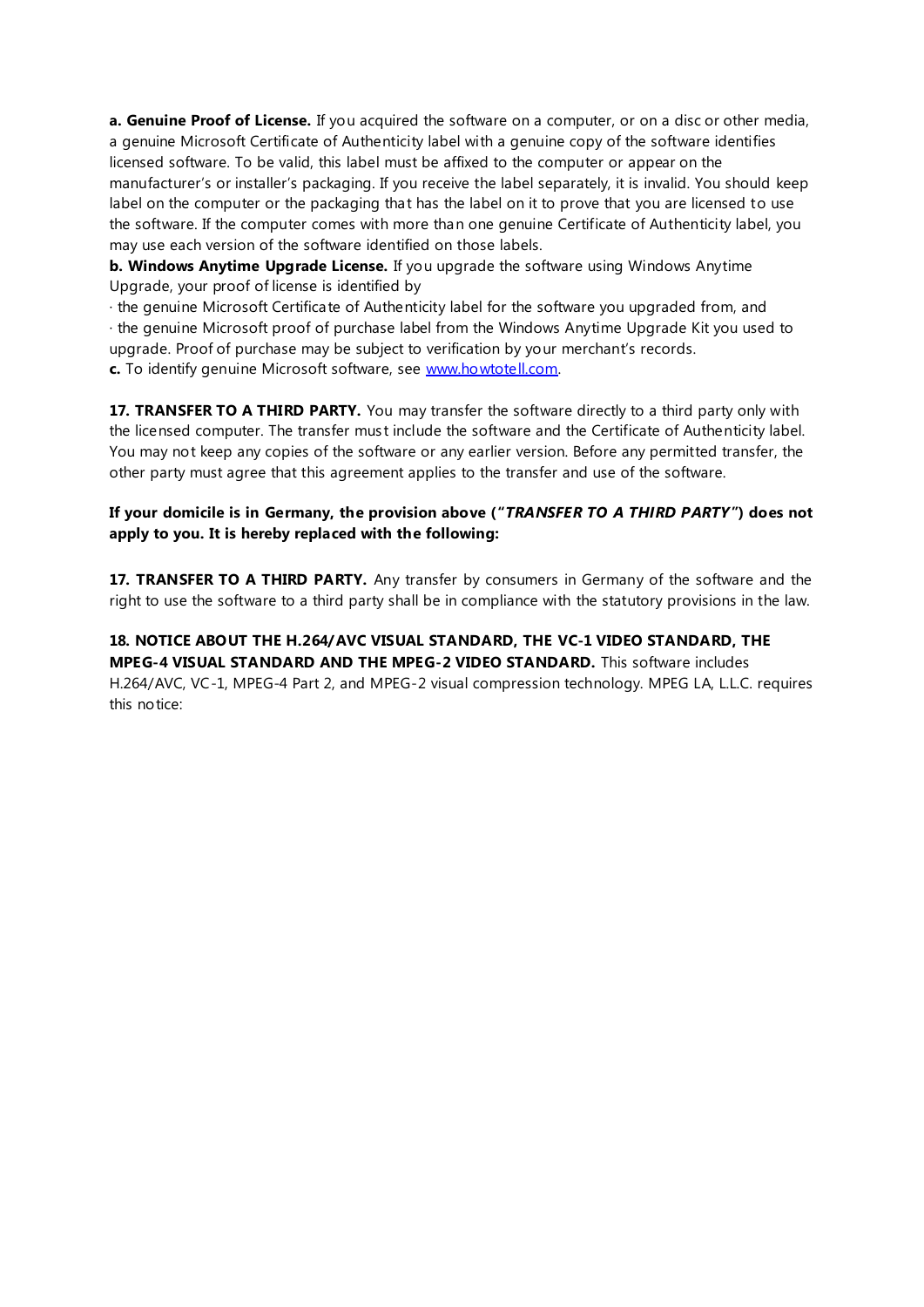THIS PRODUCT IS LICENSED UNDER THE AVC, THE VC-1, THE MPEG-4 PART 2 VISUAL, AND THE MPEG-2 VIDEO PATENT PORTFOLIO LICENSES FOR THE PERSONAL AND NON-COMMERCIAL USE OF A CONSUMER TO (i) ENCODE VIDEO IN COMPLIANCE WITH THE ABOVE STANDARDS ("VIDEO STANDARDS") AND/OR (ii) DECODE AVC, VC-1, MPEG-4 PART 2 AND MPEG-2 VIDEO THAT WAS ENCODED BY A CONSUMER ENGAGED IN A PERSONAL AND NON-COMMERCIAL ACTIVITY OR WAS OBTAINED FROM A VIDEO PROVIDER LICENSED TO PROVIDE SUCH VIDEO. NONE OF THE LICENSES EXTEND TO ANY OTHER PRODUCT REGARDLESS OF WHETHER SUCH PRODUCT IS INCLUDED WITH THIS PRODUCT IN A SINGLE ARTICLE. NO LICENSE IS GRANTED OR SHALL BE IMPLIED FOR ANY OTHER USE. ADDITIONAL INFORMATION MAY BE OBTAINED FROM MPEG LA, L.L.C. SEE WWW.MPEGLA.COM.

19. THIRD PARTY PROGRAMS. The software contains third party programs. The license terms with those programs apply to your use of them.

**20. EXPORT RESTRICTIONS.** The software is subject to United States export laws and regulations. You must comply with all domestic and international export laws and regulations that apply to the software. These laws include restrictions on destinations, end users and end use. For additional information, see www.microsoft.com/exporting.

**21. SUPPORT SERVICES.** For the software generally, contact the manufacturer or installer for support options. Refer to the support number provided with the software. For updates and supplements obtained directly from Microsoft, Microsoft provides support as described at

www.support.microsoft.com/common/international.aspx. If you are using software that is not properly licensed, you will not be entitled to receive support services.

**22. ENTIRE AGREEMENT.** This agreement (including the warranty below), additional terms (including any printed-paper license terms that accompany the software and may modify or replace some or all of these terms), and the terms for supplements, updates, Internet -based services and support services that you use, are the entire agreement for the software and support services.

### **23. APPLICABLE LAW.**

**a. United States.** If you acquired the software in the United States, Washington state law governs the interpretation of this agreement and applies to claims for breach of it, regardless of conflict of laws principles. The laws of the state where you live govern all other claims, including clai ms under state consumer protection laws, unfair competition laws, and in tort.

**b. Outside the United States.** If you acquired the software in any other country, the laws of that country apply.

**24. LEGAL EFFECT.** This agreement describes certain legal rights. You may have other rights under the laws of your state or country. You may also have rights with respect to the party from whom you acquired the software. This agreement does not change your rights under the laws of your state or country if the laws of your state or country do not permit it to do so.

# **25. LIMITATION ON AND EXCLUSION OF DAMAGES. Except for any refund the manufacturer or installer may provide, you cannot recover any other damages, including consequential, lost profits, special, indirect or incidental damages.**

This limitation applies to

· anything related to the software, services, content (including code) on third party Internet sites, or third party programs; and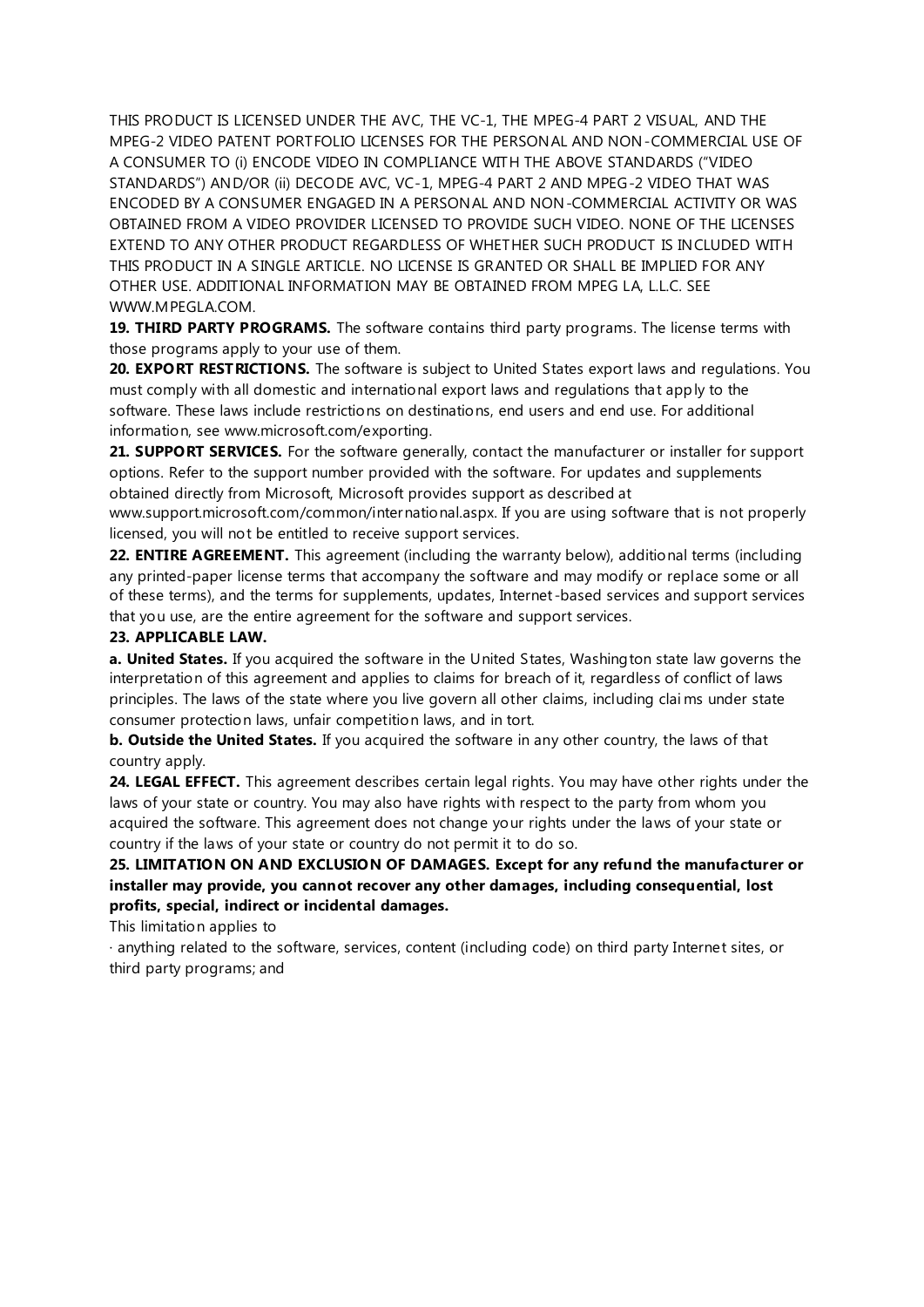· claims for breach of contract, breach of warranty, guarantee or condition, strict liability, negligence, or other tort to the extent permitted by applicable law.

It also applies even if

· repair, replacement or a refund for the software does not fully compensate you for any losses; or · Microsoft knew or should have known about the possibility of the damages.

Some states do not allow the exclusion or limitation of incidental or consequential damages, so the above limitation or exclusion may not apply to you. They also may not apply to you because your country may not allow the exclusion or limitation of incidental, consequential or other damages.